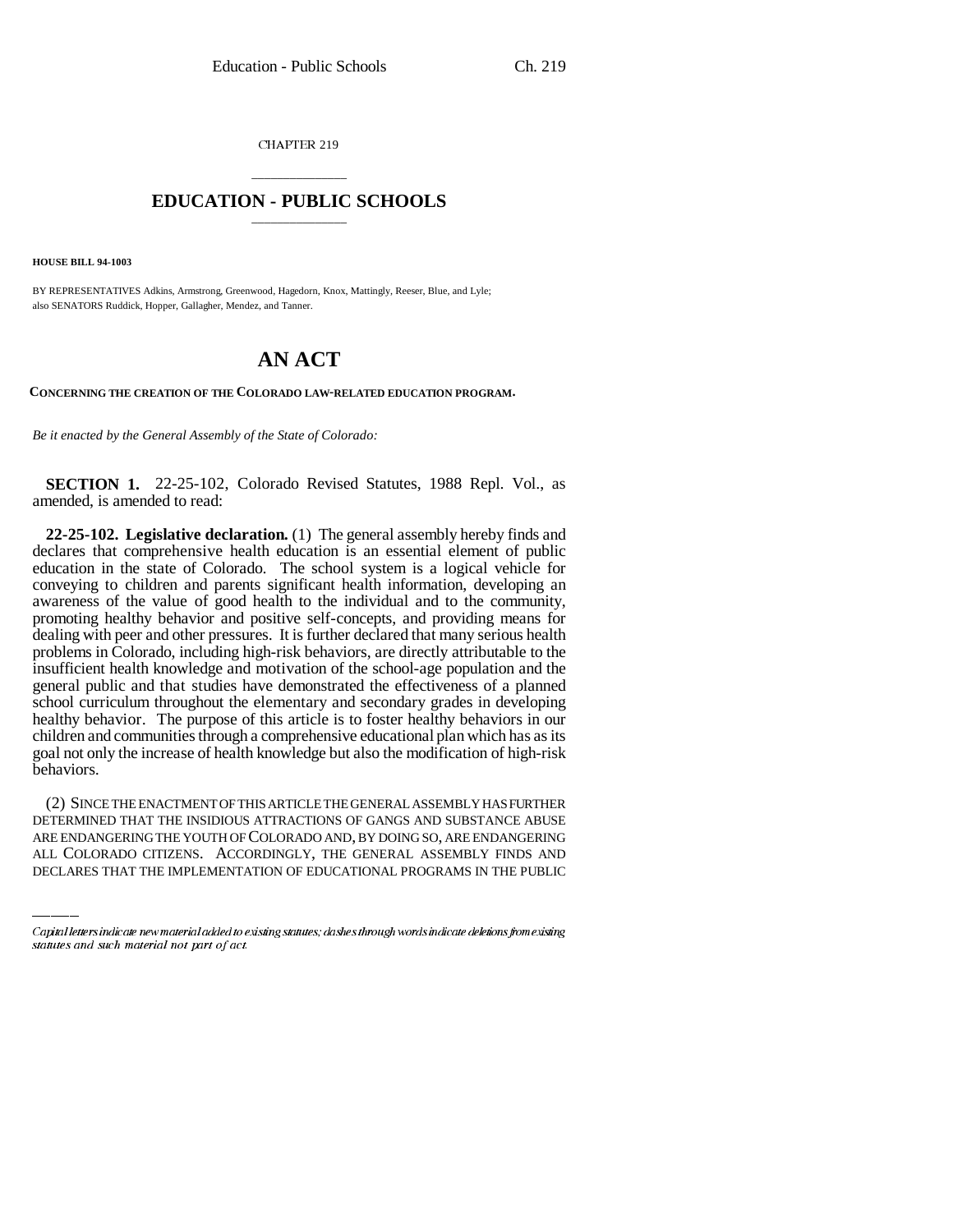SCHOOLS IS NECESSARY TO ASSIST YOUNG PEOPLE IN AVOIDING GANG INVOLVEMENT AND SUBSTANCE ABUSE.

**SECTION 2.** 22-25-103, Colorado Revised Statutes, 1988 Repl. Vol., as amended, is amended BY THE ADDITION OF THE FOLLOWING NEW SUBSECTIONS to read:

**22-25-103. Definitions.** As used in this article, unless the context otherwise requires:

(3.5) "GANG" MEANS A GROUP OF THREE OR MORE INDIVIDUALS WITH A COMMON INTEREST, BOND, OR ACTIVITY CHARACTERIZED BY CRIMINAL OR DELINQUENT CONDUCT, ENGAGED IN EITHER COLLECTIVELY OR INDIVIDUALLY.

(4.5) "LAW-RELATED EDUCATION PROGRAM" MEANS AN EDUCATIONAL PROGRAM FOR TEACHING NONLAWYERS ABOUT LAW, THE LEGAL SYSTEM, AND THE FUNDAMENTAL PRINCIPLES AND VALUES ON WHICH OUR CONSTITUTIONAL DEMOCRACY IS BASED, WHICH PROGRAM'S APPROACH IS CHARACTERIZED BY RELEVANT CURRICULUM MATERIALS, INTERACTIVE TEACHING STRATEGIES, AND EXTENSIVE USE OF COMMUNITY RESOURCE PERSONS AND EXPERIENCE.

(6) "STATE BOARD" MEANS THE STATE BOARD OF EDUCATION CREATED PURSUANT TO SECTION 1 OF ARTICLE IX OF THE STATE CONSTITUTION.

**SECTION 3.** Article 25 of title 22, Colorado Revised Statutes, 1988 Repl. Vol., as amended, is amended BY THE ADDITION OF A NEW SECTION to read:

**22-25-104.5. Law-related education program - creation - repeals.** (1) (a) THERE IS HEREBY CREATED, WITHIN THE COLORADO DEPARTMENT OF EDUCATION PREVENTION INITIATIVES UNIT, THE COLORADO LAW-RELATED EDUCATION PROGRAM FOR THE PURPOSE OF PROMOTING BEHAVIOR WHICH WILL REDUCE THE INCIDENCE OF GANG OR OTHER ANTI-SOCIAL BEHAVIOR AND SUBSTANCE ABUSE BY STUDENTS IN THE PUBLIC SCHOOLS THROUGH EDUCATION.

(b) UNDER THE PROGRAM, EACH SCHOOL DISTRICT IN THE STATE IS STRONGLY ENCOURAGED TO IMPLEMENT A LAW-RELATED EDUCATION PROGRAM PURSUANT TO THE REQUIREMENTS OF THIS ARTICLE WHICH PROGRAM SHALL SPECIFICALLY ADDRESS THE DEVELOPMENT OF RESISTANCE TO ANTI-SOCIAL GANG BEHAVIOR AND SUBSTANCE ABUSE WITHOUT COMPROMISING ACADEMICS.

(2) (a) A LAW-RELATED EDUCATION PROGRAM IMPLEMENTED BY A SCHOOL DISTRICT MAY BE DESIGNED TO PROMOTE RESPONSIBLE CITIZENSHIP AND REDUCE ANTI-SOCIAL BEHAVIOR WITHOUT COMPROMISING ACADEMICS. SPECIFIC GRADE LEVELS SHOULD BE DETERMINED BY SCHOOL DISTRICTS BASED ON LOCAL CURRICULAR FRAMEWORKS AND REVIEW OF WHAT IS KNOWN ABOUT EXISTING AND PROMISING PROGRAMS. ALL TOPICS ADDRESSED IN SUCH LAW-RELATED EDUCATION PROGRAM SHALL BE TAUGHT IN A MANNER WHICH IS APPROPRIATE FOR THE AGES OF THE STUDENTS TO BE INSTRUCTED.

(b) THE TOPICS FOR INSTRUCTION IN A LAW-RELATED EDUCATION PROGRAM IMPLEMENTED BY A SCHOOL DISTRICT MAY INCLUDE, BUT NEED NOT BE LIMITED TO,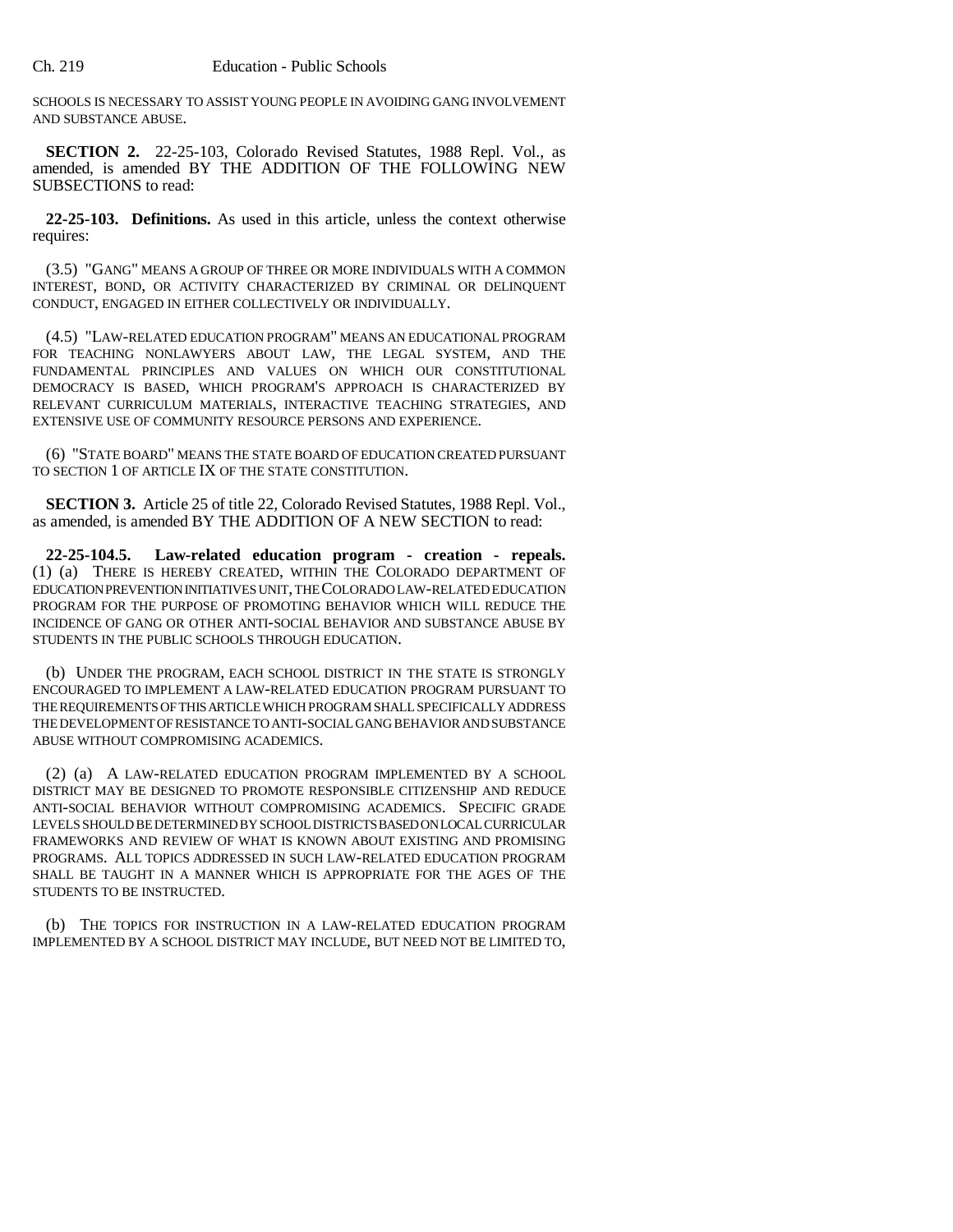THE FOLLOWING:

(I) THE RIGHTS AND RESPONSIBILITIES OF CITIZENSHIP;

(II) THE FOUNDATIONS AND PRINCIPLES OF AMERICAN CONSTITUTIONAL DEMOCRACY;

(III) THE ROLE OF LAW IN AMERICAN SOCIETY;

(IV) THE ORGANIZATION AND PURPOSE OF LEGAL AND POLITICAL SYSTEMS;

(V) THE DISPOSITION TO ABIDE BY LAW;

(VI) THE OPPORTUNITIES FOR RESPONSIBLE PARTICIPATION;

(VII) THE ALTERNATIVE DISPUTE RESOLUTION APPROACH INCLUDING MEDIATION AND CONFLICT RESOLUTION.

(c) SCHOOLS ARE ENCOURAGED TO SEEK THE COOPERATION OF AND USE THE EXPERTISE OF AVAILABLE STATE AND LOCAL LAW-RELATED EDUCATION PROGRAMS SUCH AS THE DRUG ABUSE RESISTANCE EDUCATION (D.A.R.E.) PROGRAM.

(3) (a) THERE IS HEREBY CREATED, WITHIN THE DEPARTMENT OF EDUCATION PREVENTION INITIATIVES UNIT, THE LAW-RELATED EDUCATION ADVISORY BOARD WHICH BOARD SHALL CONSIST OF A MINIMUM OF NINE MEMBERS APPOINTED BY THE GOVERNOR, WITH THE CONSENT OF THE SENATE. MEMBERS OF THE BOARD SHALL BE APPOINTED FOR TERMS OF THREE YEARS AND NO PERSON SHALL BE APPOINTED TO SERVE MORE THAN TWO CONSECUTIVE TERMS. EXPERTISE IN LAW-RELATED EDUCATION OR DELINQUENCY PREVENTION IS A REQUIREMENT OF ALL EDUCATION AND LAW-RELATED PROFESSIONALS ON THE BOARD.

(b) (I) ONE MEMBER OF THE BOARD SHALL BE A LICENSED SCHOOL ADMINISTRATOR.

(II) ONE MEMBER OF THE BOARD SHALL BE A LICENSED ELEMENTARY SCHOOL TEACHER.

(III) ONE MEMBER OF THE BOARD SHALL BE A LICENSED SECONDARY SCHOOL TEACHER.

(IV) ONE MEMBER OF THE BOARD SHALL BE A LEVEL I OR LEVEL Ia PEACE OFFICER AS DEFINED IN SECTION 18-1-901 (3) (1), C.R.S., WHO IS CURRENTLY EMPLOYED BY A LAW ENFORCEMENT AGENCY.

(V) ONE MEMBER OF THE BOARD SHALL BE A DRUG OR GANG PREVENTION PRACTITIONER.

(VI) TWO MEMBERS OF THE BOARD SHALL BE MEMBERS OF THE GENERAL PUBLIC WHO ARE NOT LICENSED TEACHERS, LICENSED ADMINISTRATORS, POLICE OFFICERS, OR ACTIVE MEMBERS OF AN EXISTING COMMUNITY DRUG OR GANG EDUCATION PROGRAM, ONE OF WHOM IS THE PARENT OF A CHILD CURRENTLY ATTENDING PUBLIC SCHOOL IN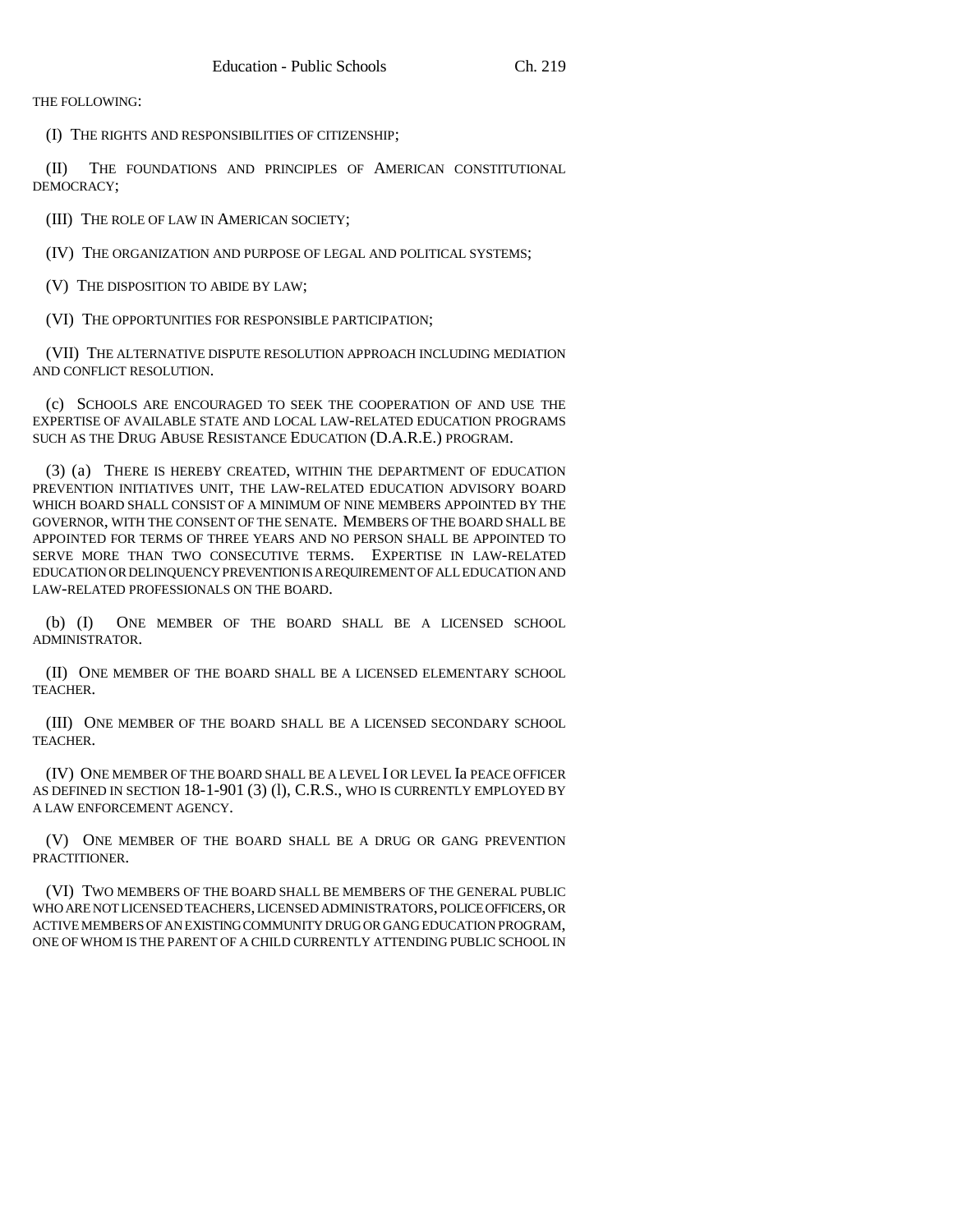## COLORADO.

(VII) ONE MEMBER OF THE BOARD SHALL BE A LICENSED SCHOOL SOCIAL WORKER OR A LICENSED MENTAL HEALTH PROFESSIONAL, THE MAJORITY OF WHOSE PRACTICE DEALS WITH CHILDREN OR ADOLESCENTS.

(VIII) ONE MEMBER SHALL BE A DIRECTOR OR COORDINATOR OF LAW-RELATED EDUCATION PROGRAMS WITH EXPERTISE IN DELINQUENCY PREVENTION THEORY AND RESEARCH OR IMPLEMENTATION OF SCHOOL-BASED LAW-RELATED EDUCATION PROGRAMS.

(c) ANY MEMBER OF THE BOARD MAY BE REMOVED AT ANY TIME FOR CAUSE BY THE GOVERNOR. IF ANY MEMBER OF THE BOARD VACATES HIS OR HER OFFICE, A VACANCY ON THE BOARD SHALL EXIST, AND THE GOVERNOR SHALL FILL SUCH VACANCY BY APPOINTMENT.

(d) MEMBERS OF THE BOARD SHALL BE REIMBURSED FOR THEIR ACTUAL AND NECESSARY EXPENSES IN THE PERFORMANCE OF THEIR DUTIES PURSUANT TO THIS ARTICLE.

(e) THE DEPARTMENT OF EDUCATION PREVENTION INITIATIVES UNIT SHALL PROVIDE SUCH OFFICE SPACE, EQUIPMENT, AND STAFF SERVICES TO THE BOARD AS IS NECESSARY FOR THE BOARD TO CARRY OUT ITS POWERS AND DUTIES AS SET FORTH IN THIS ARTICLE.

(f) THE TERM "LICENSED", AS IT APPEARS IN SUBPARAGRAPHS (I) TO (III) OF PARAGRAPH (b) OF THIS SUBSECTION (3), SHALL INCLUDE ANY PERSON CERTIFICATED PURSUANT TO THE PROVISIONS OF ARTICLE 60 OF THIS TITLE.

(g) (I) THIS SUBSECTION (3) IS REPEALED, EFFECTIVE JULY 1, 1999.

(II) PRIOR TO SUCH REPEAL, THE ADVISORY BOARD SHALL BE REVIEWED AS PROVIDED IN SECTION 2-3-1203, C.R.S.

(4) (a) IN ADDITION TO ANY OTHER DUTIES CONFERRED UPON THE LAW-RELATED EDUCATION ADVISORY BOARD, THE ADVISORY BOARD SHALL STUDY, DEVELOP, AND MAKE RECOMMENDATIONS TO THE STATE BOARD OF EDUCATION REGARDING THE FOLLOWING:

(I) GUIDELINES TO ASSIST SCHOOL DISTRICTS IN THE IMPLEMENTATION OF EFFECTIVE, COMPREHENSIVE LAW-RELATED EDUCATION PROGRAMS;

(II) SUGGESTED TOPICS FOR INSTRUCTION;

(III) SUGGESTED TEXTS AND OTHER INSTRUCTIONAL MATERIALS;

(IV) AGE-SPECIFIC TRAINING PROGRAM GUIDELINES FOR INSTRUCTORS AND ADMINISTRATORS IN ANTI-SOCIAL GANG BEHAVIOR AND SUBSTANCE ABUSE;

(V) AN INVENTORY AND EVALUATION OF EXISTING LAW-RELATED EDUCATION PROGRAMS WHICH ARE CURRENTLY AVAILABLE IN SCHOOL DISTRICTS AND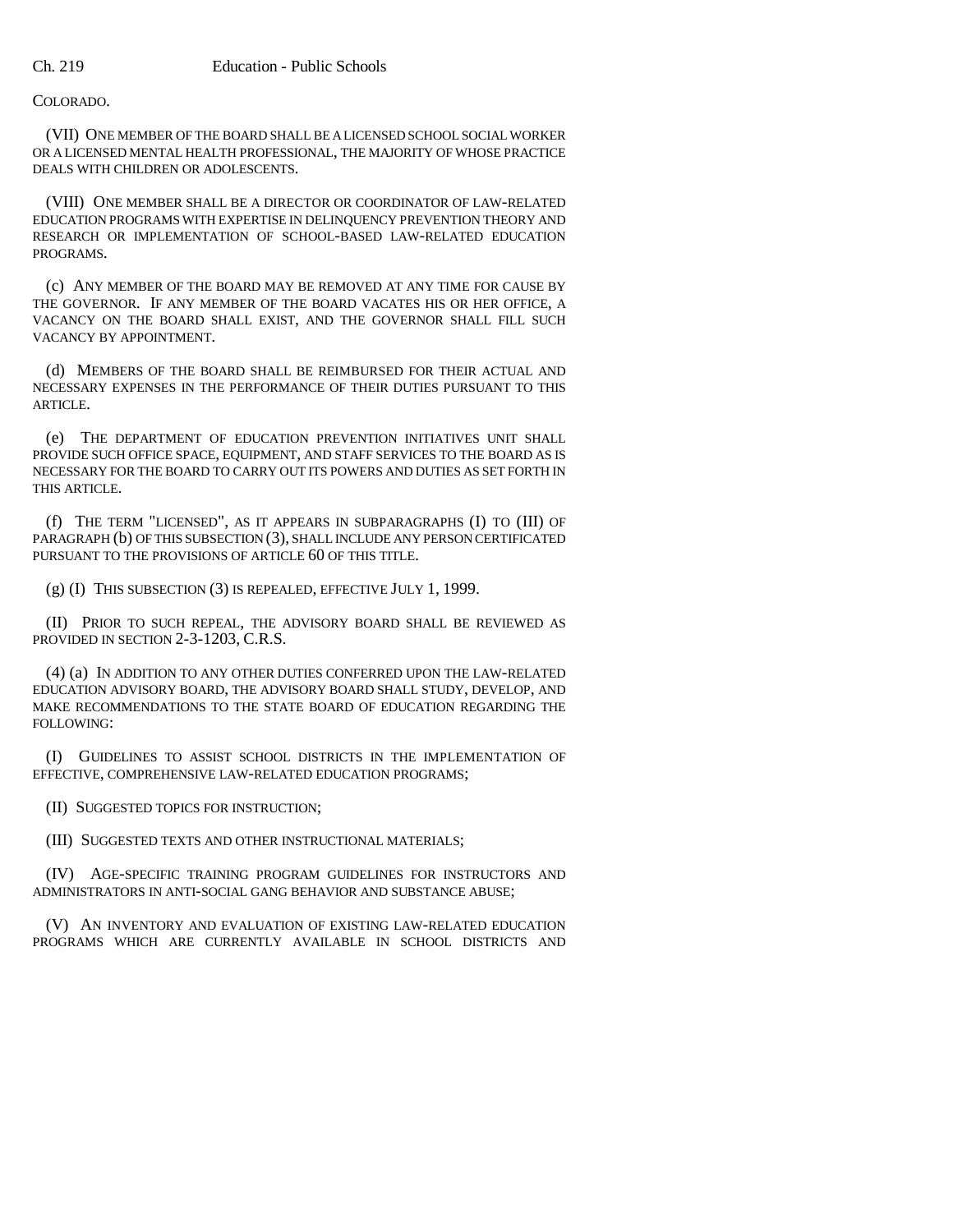COMMUNITIES. NEW COLLABORATIVES AND APPROACHES SHOULD BE ENCOURAGED FOLLOWING A REVIEW OF RESEARCH REGARDING PROMISING PRACTICES AND EFFECTIVE PROGRAMS;

(VI) ALLOCATION OF GRANTS TO SCHOOL DISTRICTS TO IMPLEMENT LAW-RELATED EDUCATION PROGRAMS; AND

(VII) METHODS AND PROCEDURES BY WHICH A LAW-RELATED EDUCATION PROGRAM WHICH MAY BE IMPLEMENTED BY A SCHOOL DISTRICT IS TO BE MEASURED TO DETERMINE ITS EFFECTIVENESS AGAINST THE INCIDENCE OF GANG INVOLVEMENT AND SUBSTANCE ABUSE BY THE STUDENTS OF THAT SCHOOL DISTRICT.

(b) ANY RECOMMENDATIONS MADE BY THE LAW-RELATED EDUCATION ADVISORY BOARD PURSUANT TO THIS SUBSECTION (4) SHALL BE CAREFULLY CONSIDERED BY THE STATE BOARD OF EDUCATION. THE STATE BOARD OF EDUCATION MAY REFER ANY RECOMMENDATION BACK TO THE LAW-RELATED EDUCATION ADVISORY BOARD WITH WRITTEN COMMENTS FOR FURTHER REVIEW AND DISCUSSION.

(c) THIS SUBSECTION (4) IS REPEALED, EFFECTIVE JULY 1, 1999.

(5) (a) THE STATE BOARD SHALL PROMULGATE GUIDELINES, BASED UPON THE RECOMMENDATIONS OF THE LAW-RELATED EDUCATION ADVISORY BOARD, TO PROVIDE GRANTS TO AND TO ASSIST SCHOOL DISTRICTS IN THE IMPLEMENTATION OF EFFECTIVE, COMPREHENSIVE LAW-RELATED EDUCATION PROGRAMS ADDRESSING GANG AWARENESS AND SUBSTANCE ABUSE RESISTANCE. THE INITIAL VERSION OF SUCH GUIDELINES SHALL BE PREPARED ON OR BEFORE JULY 1, 1995. SUCH GUIDELINES SHALL INCLUDE, BUT SHALL NOT BE LIMITED TO, THE FOLLOWING:

(I) SUGGESTED TOPICS FOR INSTRUCTION;

(II) SUGGESTED TEXTS AND OTHER INSTRUCTIONAL MATERIALS; AND

(III) THE NECESSARY TRAINING FOR INSTRUCTORS.

(b) THE STATE BOARD SHALL MAKE SUCH GUIDELINES AVAILABLE TO ALL SCHOOL DISTRICTS FOR USE IN IMPLEMENTING LAW-RELATED EDUCATION PROGRAMS.

(c) THE DEPARTMENT OF EDUCATION, THROUGH THE COORDINATOR AND STAFF OF THE PREVENTION INITIATIVES UNIT, SHALL BE RESPONSIBLE FOR IMPLEMENTATION, MONITORING, AND ADMINISTRATION OF THE PROGRAM AND SHALL MAINTAIN CERTIFICATIONS AND RECORDS AND ACT AS A STATEWIDE CLEARINGHOUSE FOR INFORMATION AND ASSISTANCE FOR THE SCHOOL DISTRICT LAW-RELATED EDUCATION PROGRAMS.

(6) (a) ALL SCHOOL DISTRICTS ARE ENCOURAGED TO CREATE PROGRAMS FOR THE TRAINING OF INSTRUCTORS AND ADMINISTRATORS IN GANG AWARENESS AND SUBSTANCE ABUSE RESISTANCE EDUCATION IN ORDER TO PROVIDE EFFECTIVE INSTRUCTION TO STUDENTS CONCERNING THE DANGERS OF GANG INVOLVEMENT AND SUBSTANCE ABUSE BY THE STUDENTS IN THE SCHOOL DISTRICT.

(b) UPON THE REQUEST OF SCHOOL DISTRICT OFFICIALS, THE STATE BOARD OR THE